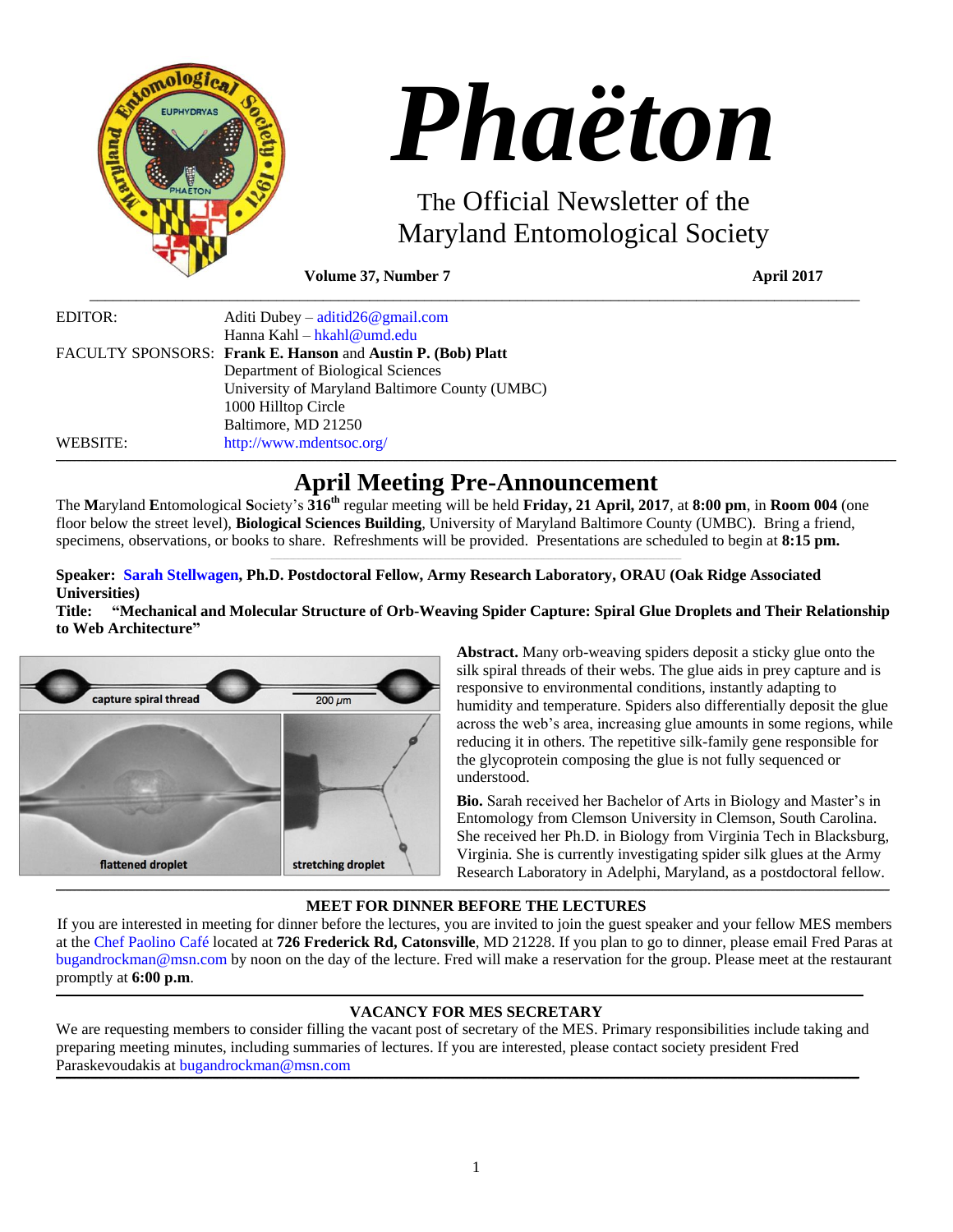\_\_\_\_\_\_\_\_\_\_\_\_\_\_\_\_\_\_\_\_\_\_\_\_\_\_\_\_\_\_\_\_\_\_\_\_\_\_\_\_\_\_\_\_\_\_\_\_\_\_\_\_\_\_\_\_\_\_\_\_\_\_\_\_\_\_\_\_\_\_\_\_\_\_\_\_\_\_\_\_\_\_\_\_\_\_\_\_\_\_\_\_\_\_\_\_\_\_\_\_\_\_\_\_\_\_\_\_\_\_\_\_\_\_\_\_\_\_\_\_\_\_\_\_\_\_\_\_\_\_\_\_\_\_\_\_\_\_\_\_\_\_\_\_\_\_\_\_\_\_\_\_\_\_\_\_\_\_\_\_\_\_\_\_\_\_\_\_\_\_\_\_\_\_\_\_\_\_\_\_\_\_\_\_\_\_\_\_\_\_\_\_\_\_\_\_\_\_\_\_\_\_\_\_\_\_\_\_\_\_\_\_\_\_

### **WELCOME TO NEW MEMBERS**

**\_\_\_\_\_\_\_\_\_\_\_\_\_\_\_\_\_\_\_\_\_\_\_\_\_\_\_\_\_\_\_\_\_\_\_\_\_\_\_\_\_\_\_\_\_\_\_\_\_\_\_\_\_\_\_\_\_\_\_\_\_\_\_\_\_\_\_\_\_\_\_\_\_\_\_\_\_\_\_\_\_\_\_\_\_\_\_\_\_\_\_\_\_\_\_\_\_\_\_\_\_\_\_\_\_\_\_\_\_\_\_\_\_\_\_\_\_\_\_\_\_\_\_\_\_\_\_\_\_\_\_\_\_\_\_\_\_\_\_\_\_\_\_\_\_\_\_\_\_\_\_\_\_\_\_\_\_\_\_\_\_\_\_\_\_\_\_\_**

MES welcomes the following new members to the Society:

**Terry L. Erwin Washington, DC Jeanna Hoffman** Baltimore, MD **Thomas M. Onuferko Ottawa, ON, Canada Daniel Perez-Gelabert Rockville, MD Laura A. Russo Dublin, Ireland Gary D. Ouellette Takoma, WA**

### **\_\_\_\_\_\_\_\_\_\_\_\_\_\_\_\_\_\_\_\_\_\_\_\_\_\_\_\_\_\_\_\_\_\_\_\_\_\_\_\_\_\_\_\_\_\_\_\_\_\_\_\_\_\_\_\_\_\_\_\_\_\_\_\_\_\_\_\_\_\_\_\_\_\_\_\_\_\_\_\_\_\_\_\_\_\_\_\_\_\_\_\_\_\_\_\_\_\_\_\_\_\_\_\_\_\_\_\_\_\_\_\_\_\_\_\_\_\_\_\_\_\_\_\_\_\_\_\_\_\_\_\_\_\_\_\_\_\_\_\_\_\_\_\_\_\_\_\_\_\_\_\_\_\_\_\_\_\_\_\_\_\_\_\_\_\_\_\_ HONORING MEMBER DONORS**

MES wishes to honor the following members who made charitable donations along with their recent membership renewals. These donations help with the printing and mailing of *The Maryland Entomologist*.

### **Hanna M. Kahl \_\_\_\_\_\_\_\_\_\_\_\_\_\_\_\_\_\_\_\_\_\_\_\_\_\_\_\_\_\_\_\_\_\_\_\_\_\_\_\_\_\_\_\_\_\_\_\_\_\_\_\_\_\_\_\_\_\_\_\_\_\_\_\_\_\_\_\_\_\_\_\_\_\_\_\_\_\_\_\_\_\_\_\_\_\_\_\_\_\_\_\_\_\_\_\_\_\_\_\_\_\_\_\_\_\_\_\_\_\_\_\_\_\_\_\_\_\_\_\_\_\_\_\_\_\_\_\_\_\_\_\_\_\_\_\_\_\_\_\_\_\_\_\_\_\_\_\_\_\_\_\_\_\_\_\_\_\_\_\_\_\_\_\_\_\_\_\_**

### **17 MARCH 2017 MES MEETING MINUTES**

The 315<sup>th</sup> regular meeting of the Maryland Entomological Society was held on Friday, 17 March 2017, and began at 8:25 p.m. with the scheduled lecture, summarized below. There were 12 members present and 14 guests attending. MES Treasurer, Ed Cohen, reported that the current general funds balance was \$5,168. The members also briefly discussed the possibilities of a spring field trip, which will be discussed further and voted on during the April meeting. *Respectfully submitted, Fred Paraskevoudakis- MES President* 

**\_\_\_\_\_\_\_\_\_\_\_\_\_\_\_\_\_\_\_\_\_\_\_\_\_\_\_\_\_\_\_\_\_\_\_\_\_\_\_\_\_\_\_\_\_\_\_\_\_\_\_\_\_\_\_\_\_\_\_\_\_\_\_\_\_\_\_\_\_\_\_\_\_\_\_\_\_\_\_\_\_\_\_\_\_\_\_\_\_\_\_\_\_\_\_\_\_\_\_\_\_\_\_\_\_\_\_\_\_\_\_\_\_\_\_\_\_\_\_\_\_\_\_\_\_\_\_\_\_\_\_\_\_\_\_\_\_\_\_\_\_\_\_\_\_\_\_\_\_\_\_\_\_\_\_\_\_\_\_\_\_\_\_\_\_\_\_**

### **17 MARCH 2017 MES LECTURE Speaker: [Daniel E. Perez-Gelabert,](https://www.researchgate.net/profile/Daniel_Perez-Gelabert) Ph.D. Research Biologist, Integrated Taxonomic Information System (ITIS) and Research Collaborator, Department of Entomology, National Museum of Natural History, Smithsonian Institution, Washington D.C. Title: "Entomological Adventures in the Caribbean"**

Dr. Perez-Gelabert spoke about the Caribbean Orthopterid fauna with particular regards to those in Hispaniola. As an introduction he gave a brief geographical orientation of the various islands which constitute the Greater Antilles, the Bahamas and the Lesser Antilles describing their land masses and geological origins. While the Bahamas lie on a Karst platform, Cuba, Jamaica, Hispaniola and Puerto Rico are of volcanic origin. The geology of Hispaniola which consists of North, South, Central and Eastern major mountain chains and varied coastal regions create a mosaic of numerous distinct ecological biomes and specialized habitats. As a result there is a high degree of endemism seen in the insect taxa there. These biomes include: wet forest, karst forest, mountain, dry, pine, and mixed wood forests, as well as coastal scrub.

Of all the Caribbean islands, the insect fauna on Hispaniola has the greatest diversity and highest degree of endemism, particularly seen within the Central Cordillera mountain range. Dr. Perez-Gelabert provided data indicating the percentages of endemic species for all animal taxa found throughout Hispaniola. For reptiles 83% of the 147 species were endemic whereas it was 97% endemic for the 67 species of amphibians. Bird and plants species were approximately

about one-third endemic. The arthropods on Hispaniola have likewise diversified and currently 37% of known species are endemic. The Hispaniolan Arthropod checklist published the number of overall known insect species as 5,676 in 2008 and this number rapidly increased to 6,355 by 2013. Among these the Coleoptera have a greater than 50% endemism including 30 genera.

Similarly, the research work done by Dr. Perez-Gelabert has yielded numerous new and endemic species of Orthopterids. He provided many examples of his discoveries including a Pyrgomorphid grasshopper *Jaragua serranus* (1995), 2 species of wingless Episactidae (1997  $& 2001$ ), over a dozen new Tetrigidae and many new genera of Acrididae. Of the latter group, a particularly interesting species in the genus Tergoceracris was found to have a furcula or a "sex ornament" found on the males. Dr. Perez-Gelabert stated that the Caribbean cricket fauna, which had been historically understudied, now numbers at about 585 species of which 539 are island species, with 221 occurring in Hispaniola. Of these, 458 are recently discovered new species within 53 genera. Likewise many additions have been made to the known fauna of the Tettigoniide, or katydids.

The research into other orders has yielded numerous new species as well and among these Dr. Perez-Gelabert mentioned that 53 new species of robber flies (Asilidae) have been documented in the Caribbean and Hispaniola. Interestingly, some of this work was conducted by former Towson University professor and MES member Aubrey Scarborough.

As previously mentioned, the species richness in Hispaniola is due to numerous specialized and biologically isolated biomes which occur on the island. Some of these locations were featured in the presentation and included Pico Duarte (the highest mountain), La Pelona, Beata Island, and the Ebano Verde Reserve. Faunal surveys in the Ebano Verde reserve alone has yielded 350 species in 12 orders, a loud testament to the species richness of Hispaniola.

Several conservation issues, which contribute to the decline in the biota of Hispaniola as well as elsewhere in the world, were brought up in the lecture. Since landmass is more limited, island biota tend to suffer losses more significantly than mainland biota. These problems stem from anthropogenic activities such as habitat destruction and deforestation, illegal agriculture in protected areas, illegal mining, particularly mining of gravel and sand from rivers and beaches, charcoal production, and pesticide use.

Future work that Dr. Perez-Gelabert will conduct includes more taxonomic work on Orthopterids and Phasmids (stick insects), an inventory on the Heteroptera (stink bugs, etc.), and an update on the Arthropod checklist previously mentioned. He also plans to further survey the specialized forest and biomes of Hispaniola such as Ebano Verde. Through his prodigious efforts, to date he has cataloged several hundred new species and will undoubtedly contribute many more in the future. MES members extend their thanks and gratitude for the informative lecture he gave.

*Respectfully submitted, Fred Paraskevoudakis- MES President*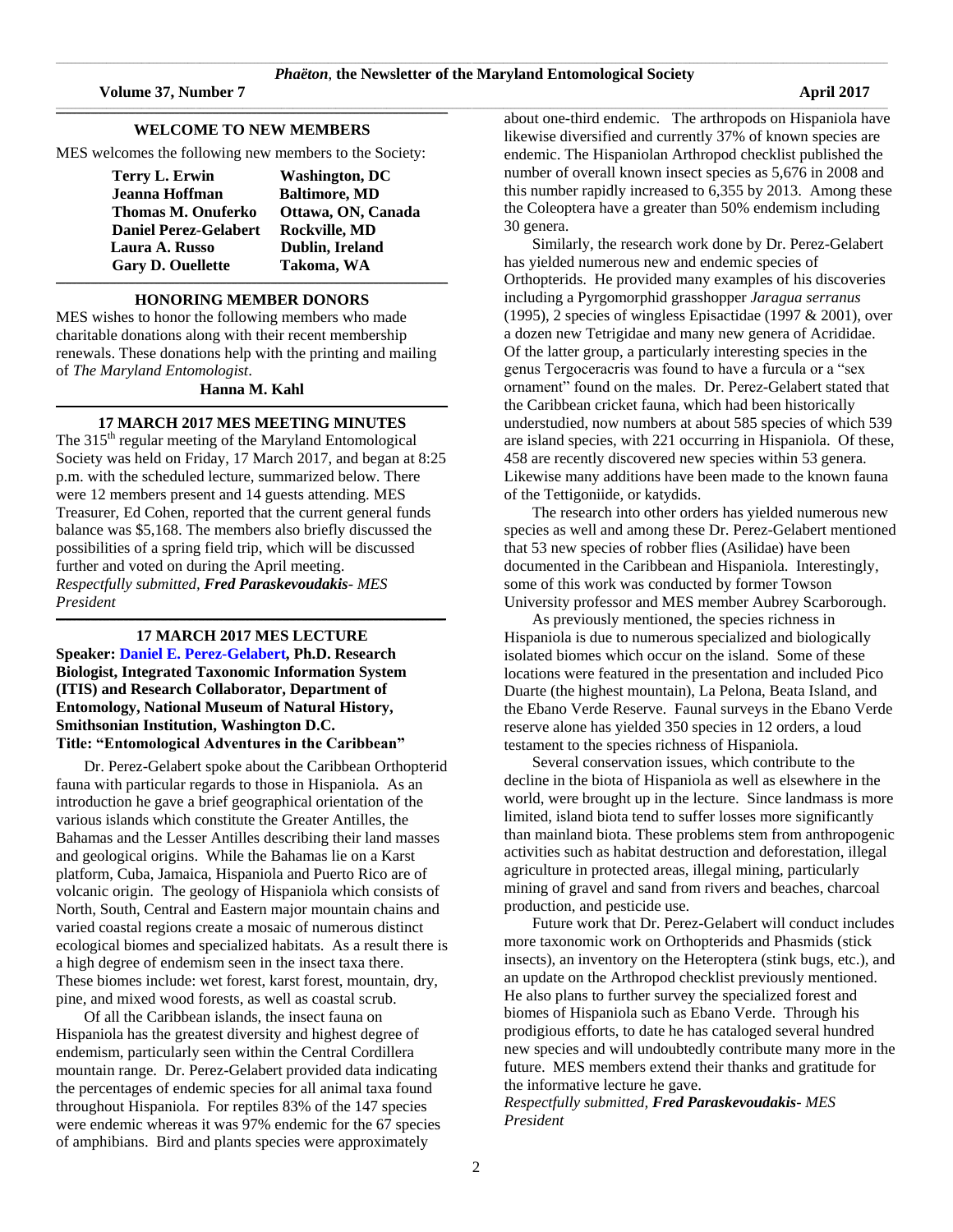\_\_\_\_\_\_\_\_\_\_\_\_\_\_\_\_\_\_\_\_\_\_\_\_\_\_\_\_\_\_\_\_\_\_\_\_\_\_\_\_\_\_\_\_\_\_\_\_\_\_\_\_\_\_\_\_\_\_\_\_\_\_\_\_\_\_\_\_\_\_\_\_\_\_\_\_\_\_\_\_\_\_\_\_\_\_\_\_\_\_\_\_\_\_\_\_\_\_\_\_\_\_\_\_\_\_\_\_\_\_\_\_\_\_\_\_\_\_\_\_\_\_\_\_\_\_\_\_\_\_\_\_\_\_\_\_\_\_\_\_\_\_\_\_\_\_\_\_\_\_\_\_\_\_\_\_\_\_\_\_\_\_\_\_\_\_\_\_\_\_\_\_\_\_\_\_\_\_\_\_\_\_\_\_\_\_\_\_\_\_\_\_\_\_\_\_\_\_\_\_\_\_\_\_\_\_\_\_\_\_\_\_\_\_

### **\_\_\_\_\_\_\_\_\_\_\_\_\_\_\_\_\_\_\_\_\_\_\_\_\_\_\_\_\_\_\_\_\_\_\_\_\_\_\_\_\_\_\_\_\_\_\_\_\_\_\_\_\_\_\_\_\_\_\_\_\_\_\_\_\_\_\_\_\_\_\_\_\_\_\_\_\_\_\_\_\_\_\_\_\_\_\_\_\_\_\_\_\_\_\_\_\_\_\_\_\_\_\_\_\_\_\_\_\_\_\_\_\_\_\_\_\_\_\_\_\_\_\_\_\_\_\_\_\_\_\_\_\_\_\_\_\_\_\_\_\_\_\_\_\_\_\_\_\_\_\_\_\_\_\_\_\_\_\_\_\_\_\_\_\_\_\_ IN MEMORY OF JEAN WORTHLEY**

**Jean Worthley**, born in Pasadena, California, on February 23, 1925 died of natural causes in her sleep at her Finksburg home on Sunday night April 9. Jean was the mother of 6 children, the wife of botanist Dr. Elmer George Worthley, author of the Complete Family Nature Guide, producer and star of Maryland Public Television's Hodgepodge Lodge (1970-1977), a conservationist, and a lifelong advocate of outdoor education.

Jean was home-schooled by her mother using the Calvert School System at Lone Hickory, the Reese family farm in Owings Mills. She was secretary of the local Shakespeare Society and president of her 4-H club. Jean graduated from Franklin High School before entering Goucher College at the age of 15.

Graduating from Goucher College with a degree in biology on D-Day, June 6, 1944, Jean joined the WAVES (Women Accepted for Volunteer Emergency Service) on V-E day. She attended officer candidate school and was a cryptographer. After her stint in the WAVES, Jean enrolled in the Master's program at University of Massachusetts, Amherst on the G.I. Bill. There she met her future husband, Elmer, and obtained her master's degree in zoology and entomology. Later, she and her husband were graduate students at the University of Maryland before moving back to Lone Hickory Farm in Owings Mills.

Jean founded two Episcopal nursery schools, one at All Saints' Church in Reisterstown, Maryland, and the second at St. Thomas' Church in Owings Mills. After 13 years of teaching preschool and inspired by the building of the new Maryland Center for Public Broadcasting right next to Lone Hickory Farm, she applied for a job there. She became executive producer for children's programming and starred in the popular nature show *Hodgepodge Lodge* (1970-1977) and later in a show for adults, *On Nature's Trail*, with Elmer. Later in her life, she was honored with a "Star" on the celebrity walkway for her contributions at MPTV. With friends William and Frances Fastie, Jean and Elmer began an informal nature club in the 1950's, often organizing field trips to Soldiers Delight to bird, botanize, and study the serpentine barrens, where she had picnicked as a child. With the Fasties and many others she and Elmer worked hard to help create the Soldiers Delight Natural Environment area. The Worthley Botany Class, which was founded by Elmer in 1971 and continued by Jean after his death, last met only one week prior to Jean's death at "Two Below," Jean's beloved home, discussing "Spring Flowers" in a class session which among things included identification of *Arabis sturii*, discussion of the role of ants in seed distribution, and a short reading from "A Sand County Almanac". As always, Jean was sharp as a tack.

Jean tirelessly supported Soldiers Delight, the Oregon Ridge Nature Center, Cylburn Arboretum, and the Irvine Nature Center. She was a longtime member of the Natural History Society of Maryland, the Maryland Entomological Society, the Maryland Ornithological Society, the Brooks Bird Club, the Maryland Horticultural Society, the Josselyn

Botanical Society of Maine, Maryland Native Plant Society and many other nature-centered organizations.

On a more personal note, Jean was very well known in the area and resource for botany and natural history. Most remarkably, she was a very rare and unique individual who opened her home to a committed group of botany students on Saturdays for 40+ years. Jean was warm, welcoming, and befriending to anyone who wanted to learn. Her home was a focal point for many people who became friends and grew to know each other over decades of informal botany class gatherings. It was a "come as you are" kind of place where folks could wander around the ponds and trails on 18 wooded acres planted with many exotic plants and trees. Large amounts of plants and cuttings would frequently be brought inside, amid all the books, passed around the living room one by one for close examination and study. Her down-to-earth living, wisdom, open mindedness and expertise in natural history will be sorely missed. Those who knew her can all say that she was the kind of person who you meet only once in a lifetime and whose departure leaves a large void. We all take from her many lessons, much learning and a myriad of wonderful experiences and fine memories. She was my teacher and mentor, neighbor, and most of all, my friend. *Respectfully submitted, Fred Paraskevoudakis- MES President* 

### **\_\_\_\_\_\_\_\_\_\_\_\_\_\_\_\_\_\_\_\_\_\_\_\_\_\_\_\_\_\_\_\_\_\_\_\_\_\_\_\_\_\_\_\_\_\_\_\_\_\_\_\_\_\_\_\_\_\_\_\_\_\_\_\_\_\_\_\_\_\_\_\_\_\_\_\_\_\_\_\_\_\_\_\_\_\_\_\_\_\_\_\_\_\_\_\_\_\_\_\_\_\_\_\_\_\_\_\_\_\_\_\_\_\_\_\_\_\_\_\_\_\_\_\_\_\_\_\_\_\_\_\_\_\_\_\_\_\_\_\_\_\_\_\_\_\_\_\_\_\_\_\_\_\_\_\_\_\_\_\_\_\_\_\_\_\_\_\_ INSECTS OF INTEREST**

- 1) *Cicindela purpurea* Oliver (Cicindelidae) I collected a single individual of this species on 20 April, 2016 in Allegany County in the Green Ridge State Forest. Although this species has an extensive range in the eastern U.S., it is very rare here in Maryland. This is only the second specimen I have encountered in nearly 40 years of collecting in our state. Oddly enough, I collected it in nearly the exact same spot where I got my first one some 33 years ago (May 14, 1983). It was at the southern end of Piclic Road.
- 2) *Neoclytus horridus* (Leconte) (Cerambycidae) This species was found on 17 April, 2016 in Anne Arundel County at Wayson's Corner near Jug Bay. I suspect this species is in collections since it emerges earlier in the spring than most other longhorn beetles.
- 3) *Saperda imitans* Felt & Joutel (Cerambycidae) I collected this rather uncommon species on 9 June, 2016 in Allegany County near White Sulphur Pond in the Green Ridge State Forest. This species is often confused with the closely related and much more common species *Saperda tridentate* (Oliver) to which it bears a striking resemblance.

*Respectfully submitted, PhilipKean – MES Vice President*

**\_\_\_\_\_\_\_\_\_\_\_\_\_\_\_\_\_\_\_\_\_\_\_\_\_\_\_\_\_\_\_\_\_\_\_\_\_\_\_\_\_\_\_\_\_\_\_\_\_\_\_\_\_\_\_\_\_\_\_\_\_\_\_\_\_\_\_\_\_\_\_\_\_\_\_\_\_\_\_\_\_\_\_\_\_\_\_\_\_\_\_\_\_\_\_\_\_\_\_\_\_\_\_\_\_\_\_\_\_\_\_\_\_\_\_\_\_\_\_\_\_\_\_\_\_\_\_\_\_\_\_\_\_\_\_\_\_\_\_\_\_\_\_\_\_\_\_\_\_\_\_\_\_\_\_\_\_\_\_\_\_\_\_\_\_\_\_\_**



**ENTOMOLOGICAL SOCIETY OF WASHINGTON PUBLIC MEETING**

**Thu, 4 May 2017; 7:00 p.m.** Topic: TBA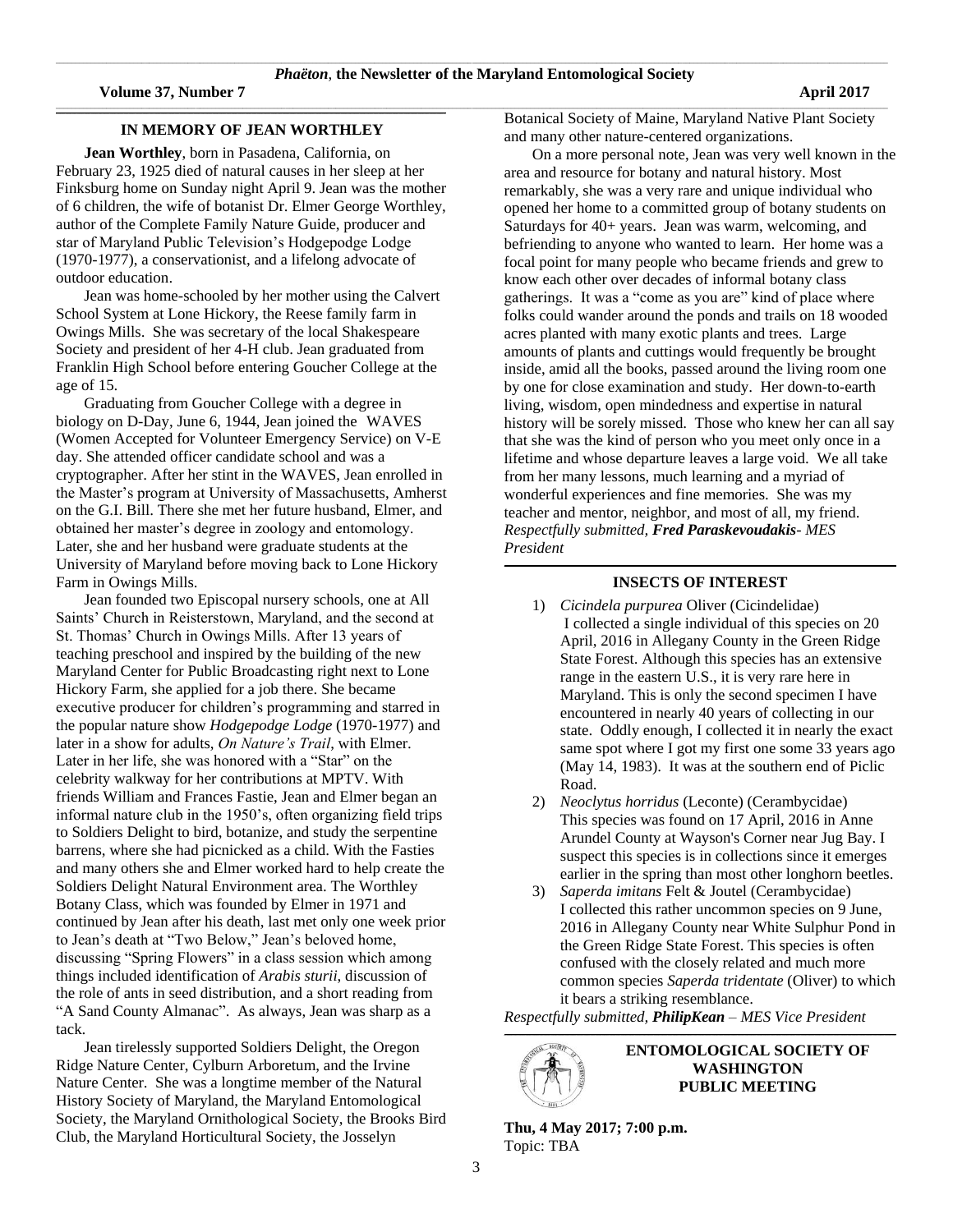\_\_\_\_\_\_\_\_\_\_\_\_\_\_\_\_\_\_\_\_\_\_\_\_\_\_\_\_\_\_\_\_\_\_\_\_\_\_\_\_\_\_\_\_\_\_\_\_\_\_\_\_\_\_\_\_\_\_\_\_\_\_\_\_\_\_\_\_\_\_\_\_\_\_\_\_\_\_\_\_\_\_\_\_\_\_\_\_\_\_\_\_\_\_\_\_\_\_\_\_\_\_\_\_\_\_\_\_\_\_\_\_\_\_\_\_\_\_\_\_\_\_\_\_\_\_\_\_\_\_\_\_\_\_\_\_\_\_\_\_\_\_\_\_\_\_\_\_\_\_\_\_\_\_\_\_\_\_\_\_\_\_\_\_\_\_\_\_\_\_\_\_\_\_\_\_\_\_\_\_\_\_\_\_\_\_\_\_\_\_\_\_\_\_\_\_\_\_\_\_\_\_\_\_\_\_\_\_\_\_\_\_\_\_

Speaker: TBA

National Museum of Natural History, Smithsonian Institution, Washington, DC <http://entsocwash.org/>

**\_\_\_\_\_\_\_\_\_\_\_\_\_\_\_\_\_\_\_\_\_\_\_\_\_\_\_\_\_\_\_\_\_\_\_\_\_\_\_\_\_\_\_\_\_\_\_\_\_\_\_\_\_\_\_\_\_\_\_\_\_\_\_\_\_\_\_\_\_\_\_\_\_\_\_\_\_\_\_\_\_\_\_\_\_\_\_\_\_\_\_\_\_\_\_\_\_\_\_\_\_\_\_\_\_\_\_\_\_\_\_\_\_\_\_\_\_\_\_\_\_\_\_\_\_\_\_\_\_\_\_\_\_\_\_\_\_\_\_\_\_\_\_\_\_\_\_\_\_\_\_\_\_\_\_\_\_\_\_\_\_\_\_\_\_\_\_\_**



# **Central Maryland Beekeepers Association**

Supporting and promoting beekeepers and the viability of honeybees in central Maryland

**MEMBERS MEETINGS**

### **Tue, May 2, 2017**

Speaker[: Hartmut Doebel](https://biology.columbian.gwu.edu/hartmut-g-doebel) of George Washington University. Topic is TBA.

# **Tue, 6 June, 2017; 7:00 p.m.**

Speaker: **Devra Kitterman**, beekeeper, CMBA member, and landscape architect, speaks on how to turn your lawn into a garden of the best plants for pollinators.

**Tue, 11 July, 2017; 7:00 p.m.** TBD

Members meetings are held at th[e Oregon Ridge Nature](https://www.google.com/maps/place/Oregon+Ridge+Nature+Center/@39.4970222,-76.6868097,15z/data=!4m2!3m1!1s0x0:0x9fbed14b2a0e98dd?sa=X&ved=0ahUKEwjkwILmv6jQAhXs6YMKHVsmDwgQ_BIIdDAK)  [Center, 13555 Beaver Dam Road, Cockeysville, MD.](https://www.google.com/maps/place/Oregon+Ridge+Nature+Center/@39.4970222,-76.6868097,15z/data=!4m2!3m1!1s0x0:0x9fbed14b2a0e98dd?sa=X&ved=0ahUKEwjkwILmv6jQAhXs6YMKHVsmDwgQ_BIIdDAK) 

Additional information can be found at:

[http://www.centralmarylandbees.org/meetings-3/membership](http://www.centralmarylandbees.org/meetings-3/membership-meeting-schedule/)[meeting-schedule/](http://www.centralmarylandbees.org/meetings-3/membership-meeting-schedule/) **\_\_\_\_\_\_\_\_\_\_\_\_\_\_\_\_\_\_\_\_\_\_\_\_\_\_\_\_\_\_\_\_\_\_\_\_\_\_\_\_\_\_\_\_\_\_\_\_\_\_\_\_\_\_\_\_\_\_\_\_\_\_\_\_\_\_\_\_\_\_\_\_\_\_\_\_\_\_\_\_\_\_\_\_\_\_\_\_\_\_\_\_\_\_\_\_\_\_\_\_\_\_\_\_\_\_\_\_\_\_\_\_\_\_\_\_\_\_\_\_\_\_\_\_\_\_\_\_\_\_\_\_\_\_\_\_\_\_\_\_\_\_\_\_\_\_\_\_\_\_\_\_\_\_\_\_\_\_\_\_\_\_\_\_\_\_\_**

# **AMERICAN ENTOMOLOGICAL SOCIETY PUBLIC MEETING**

**Wed, 26 April 2017; 7:00 p.m.** Speaker: TBA Topic: TBA

The Academy of Natural Sciences of Drexel University, Ewell Sale Stewart Library, Second Floor, 1900 Benjamin Franklin Parkway, Philadelphia, Pennsylvania <http://darwin.ansp.org/hosted/aes/mtgSched.htm>

### **UNIVERSITY OF MARYLAND DEPARTMENT OF ENTOMOLOGY COLLOQUIA**

### **Fri, 21 April 2017, 12:00 p.m.**

**"The Maryland Native Pollinator Survey: combining Citizen Scientists with a specimen collection to determine the floral preferences of Maryland's native pollinators" Olivia Bernauer** (van Engelsdorp Lab, Department of Entomology, University of Maryland College Park)

### **Fri, 28 April 2017, 12:00 p.m.**

# **"Decoding mosquito attraction to humans using genomeengineering"**

**Conor McMeniman**, Ph.D. (Assistant Professor, Molecular Microbiology and Immunology, Johns Hopkins Bloomberg School of Public Health)

# **Fri, 5 May 2017, 12:00 p.m.**

### **"Field crop insect pest management in a Bt era" Dominic Reisig**, Ph.D. (Associate Professor and Extension Specialist of Entomology, North Carolina State University)

**Fri, 12 May 2017, 12:00 p.m. TBD**

**Margarita Lopez-Uribe**, Ph.D. (Assistant Professor, Department of Entomology, Penn State)

Entomology colloquia take place in 1130 Plant Sciences Building, College Park, MD. For additional information, go to:<http://entomology.umd.edu/calendar.html>

# **INSECT CHEMICAL ECOLOGY – SHORT COURSE Wed, Tue, 31 May – Wed, 14 June 2017 Penn State University, State College, PA**

**\_\_\_\_\_\_\_\_\_\_\_\_\_\_\_\_\_\_\_\_\_\_\_\_\_\_\_\_\_\_\_\_\_\_\_\_\_\_\_\_\_\_\_\_\_\_\_\_\_\_\_\_\_\_\_\_\_\_\_\_\_\_\_\_\_\_\_\_\_\_\_\_\_\_\_\_\_\_\_\_\_\_\_\_\_\_\_\_\_\_\_\_\_\_\_\_\_\_\_\_\_\_\_\_\_\_\_\_\_\_\_\_\_\_\_\_\_\_\_\_\_\_\_\_\_\_\_\_\_\_\_\_\_\_\_\_\_\_\_\_\_\_\_\_\_\_\_\_\_\_\_\_\_\_\_\_\_\_\_\_\_\_\_\_\_\_\_\_**

Penn State University's Center for Chemical Ecology is pleased to announce a two-week-long summer course in Insect Chemical Ecology called ICE 17 that will be conducted on the Penn State campus. The course will feature guest lectures by, and discussions with, 24 different chemical ecology experts from around the world.

ICE 17 is a continuation of the highly successful ICE short course series that began at the Swedish Agricultural University at Alnarp (SLU Alnarp) in 2003 and now rotates annually between Penn State, SLU Alnarp, and the Max Planck Institute for Chemical Ecology in Jena, Germany.

Each day, students will hear lectures by different international experts and have small group discussion sessions with them in an informal setting. There will be a field trip to fruit orchards in southern Pennsylvania to see applied uses of semiochemicals in successful commercial-grower IPM settings. Also, there will be laboratory demonstrations with opportunities for hands-on experience with a variety of techniques in semiochemicals research.

The early registration fee will be \$650 US if students register on or before March 31, 2017. After 31 March, the registration fee will be \$750 US. The registration fee covers enrollment in the course, a day-long field trip to Southern Pennsylvania orchards, the farewell banquet, and coffee, tea, and snacks at the coffee breaks. The course will be on a firstcome first-serve basis and enrollment will be capped at 50 students. Graduate students will have priority, but post-docs and others will be accepted as well if there is room. Full refunds will be issued to cancellations received by May 15.

TO REGISTER and for further information: Please visit <http://agsci.psu.edu/ice>

### **\_\_\_\_\_\_\_\_\_\_\_\_\_\_\_\_\_\_\_\_\_\_\_\_\_\_\_\_\_\_\_\_\_\_\_\_\_\_\_\_\_\_\_\_\_\_\_\_\_\_\_\_\_\_\_\_\_\_\_\_\_\_\_\_\_\_\_\_\_\_\_\_\_\_\_\_\_\_\_\_\_\_\_\_\_\_\_\_\_\_\_\_\_\_\_\_\_\_\_\_\_\_\_\_\_\_\_\_\_\_\_\_\_\_\_\_\_\_\_\_\_\_\_\_\_\_\_\_\_\_\_\_\_\_\_\_\_\_\_\_\_\_\_\_\_\_\_\_\_\_\_\_\_\_\_\_\_\_\_\_\_\_\_\_\_\_\_\_ 2016/2017 PROPOSED MES EVENT SCHEDULE**

Regular MES lecture/meetings are held at the University of Maryland Baltimore County (UMBC) on the 3rd Friday of each of 6 months coinciding with UMBC's academic year. Proposed events for the upcoming MES membership year are: Date Speaker Topic Sep 18 Crab Feast/Meet-&-Greet at J. KING'S Restaurant

Oct 21 Seán Brady Entomological Collections: New Uses Nov 18 David O'Brochta Genetic Technologies Feb 17 Hanna Kahl Effects of Living Mulch on Arthropods

Mar 17 Daniel Perez-Gelabert Entomological Adventures

**\_\_\_\_\_\_\_\_\_\_\_\_\_\_\_\_\_\_\_\_\_\_\_\_\_\_\_\_\_\_\_\_\_\_\_\_\_\_\_\_\_\_\_\_\_\_\_\_\_\_\_\_\_\_\_\_\_\_\_\_\_\_\_\_\_\_\_\_\_\_\_\_\_\_\_\_\_\_\_\_\_\_\_\_\_\_\_\_\_\_\_\_\_\_\_\_\_\_\_\_\_\_\_\_\_\_\_\_\_\_\_\_\_\_\_\_\_\_\_\_\_\_\_\_\_\_\_\_\_\_\_\_\_\_\_\_\_\_\_\_\_\_\_\_\_\_\_\_\_\_\_\_\_\_\_\_\_\_\_\_\_\_\_\_\_\_\_\_**

in the Caribbean

Apr 21 Sarah Stellwagen Insect Glue

May 19 Members' & Students' Presentations & Elections TBD Survey/Field Trip